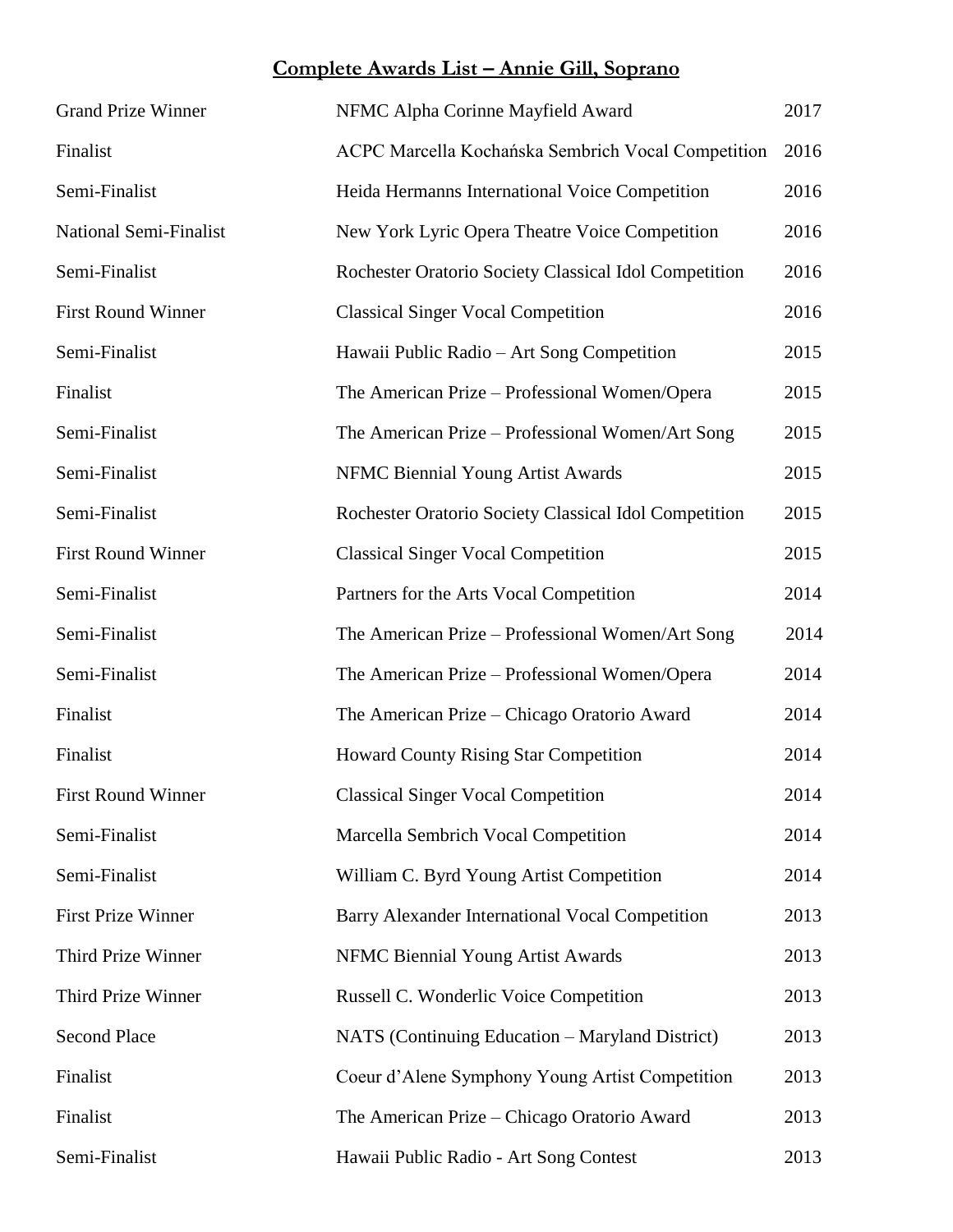| <b>First Round Winner</b>        | <b>Classical Singer Vocal Competition</b>             | 2013 |
|----------------------------------|-------------------------------------------------------|------|
| <b>National Semi-Finalist</b>    | New York Lyric Opera Theater Voice Competition        | 2013 |
| Semi-Finalist                    | Harold Haugh Light Opera Vocal Competition            | 2013 |
| Semi-Finalist                    | The American Prize – Professional Women/Opera         | 2013 |
| Semi-Finalist                    | The American Prize – Professional Women/Art Song      | 2013 |
| <b>Grand Prize Winner</b>        | Recital Competition - Art Song Festival of Toledo, OH | 2012 |
| Puccini Award                    | <b>Orpheus Vocal Competition</b>                      | 2012 |
| <b>Second Place</b>              | NATS (Continuing Education – Maryland District)       | 2012 |
| Third Place                      | NATS (Continuing Education – Mid-Atlantic Region)     | 2012 |
| Finalist                         | Chicago Opera Award - The American Prize              | 2012 |
| Finalist                         | MetroWest Opera Competition                           | 2012 |
| Semi-Finalist                    | New York Lyric Opera Theater Competition              | 2012 |
| Semi-Finalist                    | Peter Elvins Vocal Competition                        | 2012 |
| Semi-Finalist                    | Rochester Oratorio Society Classical Idol Competition | 2012 |
| Semi-Finalist                    | The American Prize - Professional Women/Opera         | 2012 |
| Semi-Finalist                    | Lois Alba Aria Competition                            | 2012 |
| Finalist                         | <b>Teaneck Opera Competition</b>                      | 2011 |
| Finalist                         | The American Prize - Professional Women/Opera         | 2011 |
| Second Place (Honorable Mention) | Coeur d'Alene Symphony Young Artist Competition       | 2011 |
| Semi-Finalist                    | Lois Alba Aria Competition                            | 2011 |
| <b>First Place</b>               | Kentucky Opera Idol Competition                       | 2010 |
| Second Place (Honorable Mention) | Coeur d'Alene Symphony Young Artist Competition       | 2010 |
| Performance Contract Winner      | Opera New Hampshire Vocal Competition                 | 2010 |
| <b>Audience Favorite Award</b>   | Opera New Hampshire Vocal Competition                 | 2010 |
| Audience Favorite Award          | Kentucky Opera Idol Competition                       | 2010 |
| Finalist                         | Rochester Oratorio Society Classical Idol Competition | 2010 |
| Semi-Finalist                    | Lois Alba Aria Competition                            | 2010 |
| Semi-Finalist                    | <b>Orpheus Vocal Competition</b>                      | 2010 |